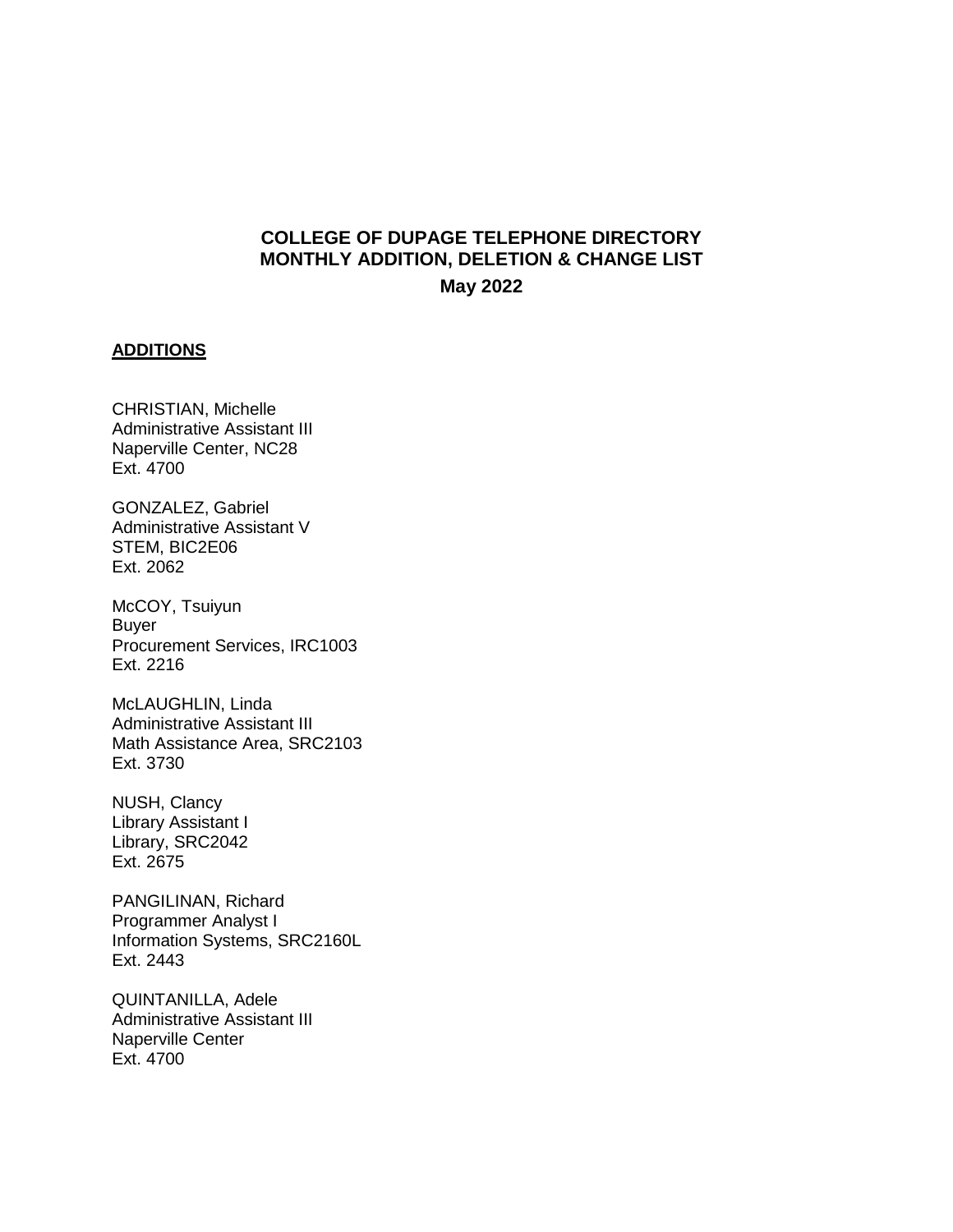### **ADDITIONS cont'd.**

REHMANN, Tyler Enrollment Reporting Specialist Student Records, SRC2150C Ext. 2261

AREIS, Spenser Warehouse/Driver I Warehouse Services, BIC0517 Ext. 2550

STAMETS, Barbara Administrative Assistant V Arts, Communication and Hospitality, MAC219 Ext. 4209

WALLER, Claude Administrative Assistant IV Student Financial Aid, SSC2220F Ext. 2267

WASIAK, Stanislawa Administrative Assistant III Naperville Center, NC28 Ext. 4700

WILLIAMS, Kaila Financial Aid Assistant Student Financial Aid, SSC2220 Ext. 2870

YBARRA-ROBINSON, Melissa Financial Aid Assistant Student Financial Aid, SSC2220 Ext. 2870

### **DELETIONS**

ANDERSON, Barbara STEM/Biology

BEHLING, Roger **Facilities** 

BIGANE, Virginia Human Services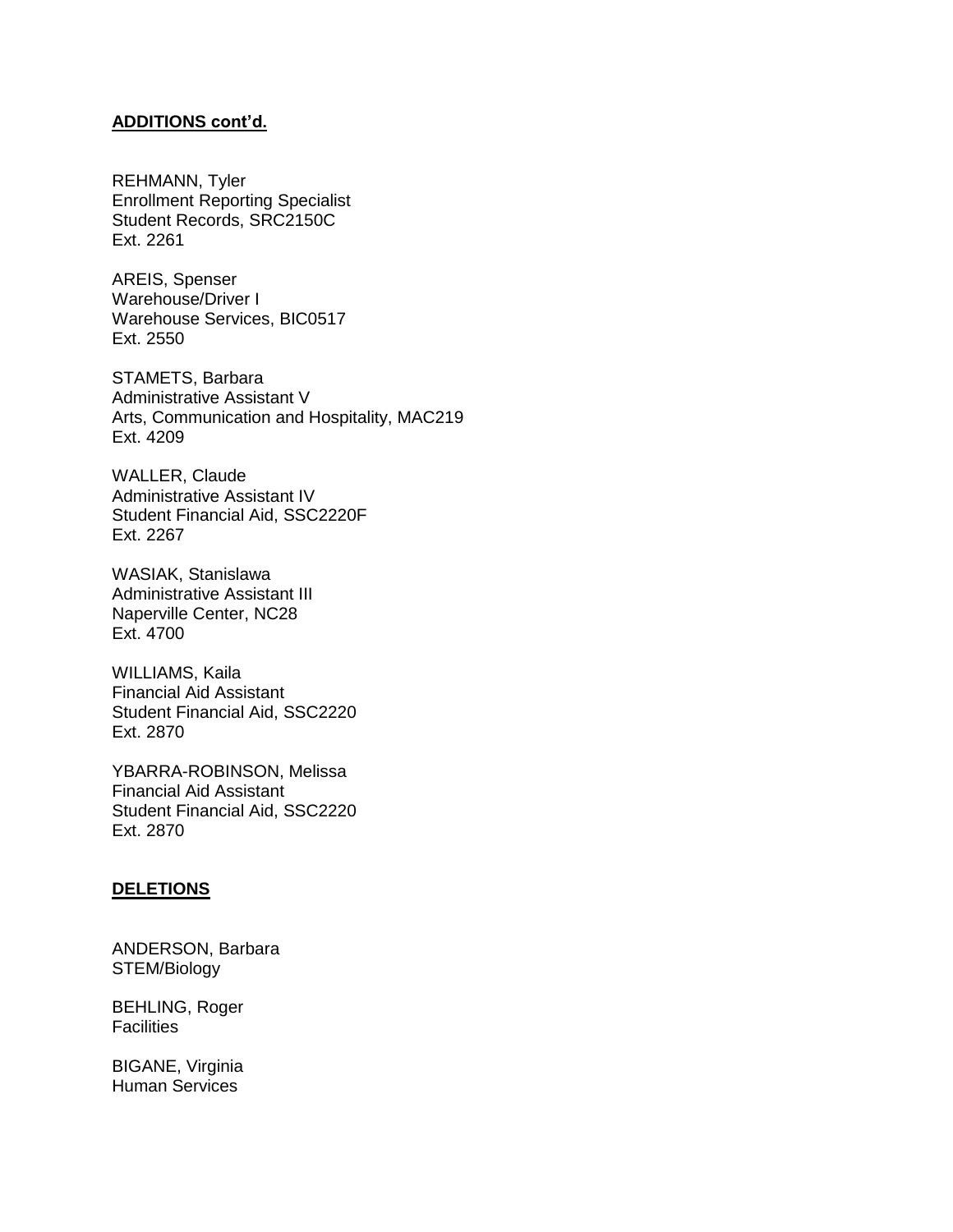#### **DELETIONS cont'd.**

CANADAY-HOWARD, Connie **Theater** 

CIEZ, Theresa Nursing and Health Sciences

DECKERT, Lori Registration Services

GOLBECK, Adrienne Library

GULLA, Levina Naperville Center

JAMISON, Mariah Center for Student Success

JONES, Brianna Center for Access and Accommodations

KESSLEMAN, Lee Music

LAPANO, Suzanne **Cashier** 

LEVINE, Richard **Athletics** 

LINDSEY, Dreena Veterans Services

LYONS, G. Thomas **Facilities** 

MAISCH, Shawn Naperville

MARTIS, Kristine Institutional Advancement

MILLER, Janice Nursing

MILLER, Zachary Manufacturing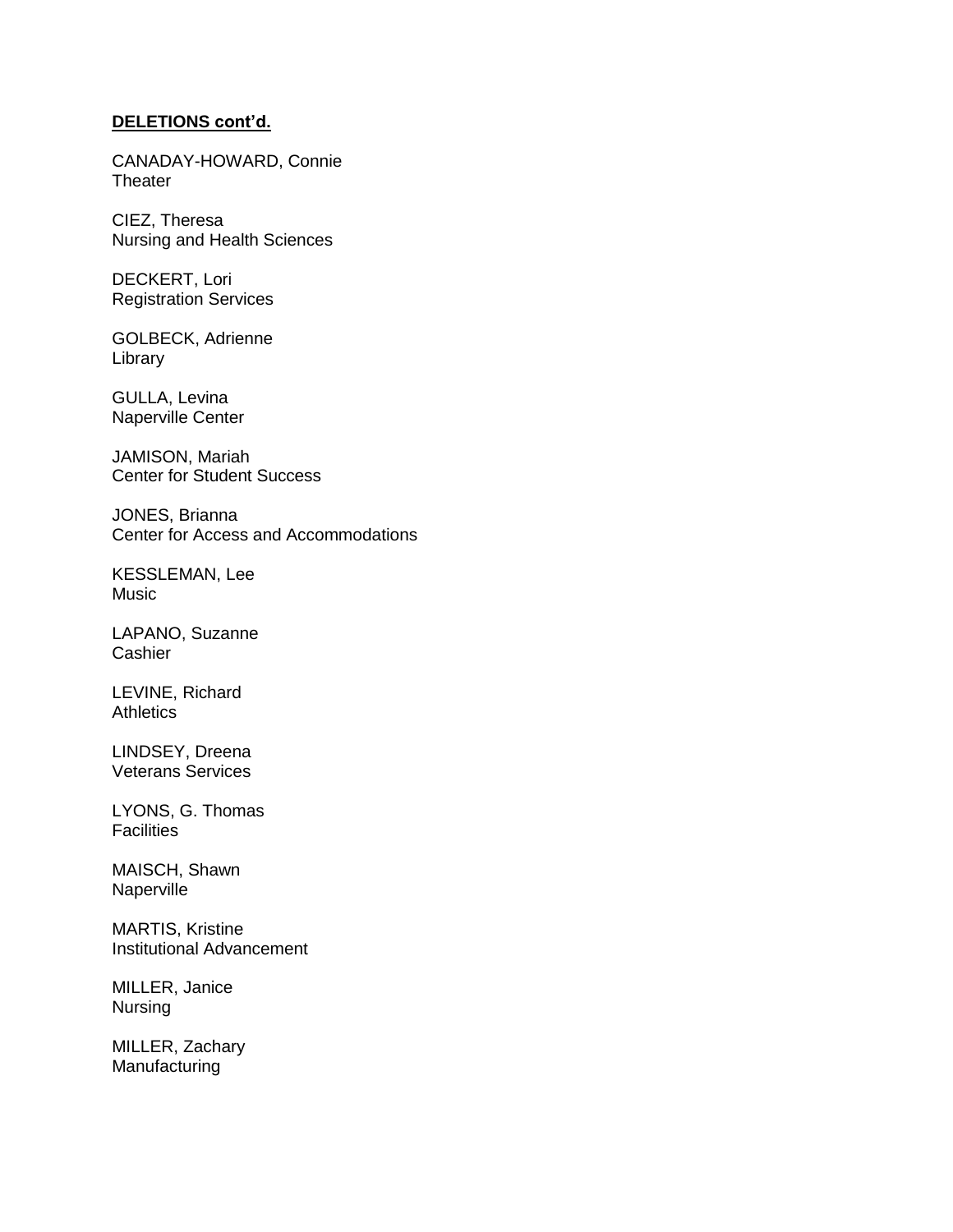### **DELETIONS cont'd.**

O'LEARY, Michael STEM/Math

PIPAL, Karen **Cashier** 

RUEHLMANN, Thomas STEM/Biology

SEBBY, Elizabeth Learning Commons-Addison

SMITH-SCHLUETER, Elijah CDL-Addison

STRIPLIN, Kathleen **Facilities** 

WILSON, Christopher IT

WISKARI, Breanna Library

### **CHANGES**

CHRISTOPHER, Diana—transfer Financial Aid Specialist – Operations Student Financial Aid, SSC2222 Ext. 2844

DiPIERO, Joan—position audit Community Engagement Coordinator Community Engagement, IRC1055 Ext. 3872

GARAY, Kris—location Registration Specialist—Dual Credit Registration Services, BIC3400 Ext. 2635

GIEDRAITIS, Jean—transfer Interim Coordinator of Student Registration Registration Services, SSC2221 Ext. 2687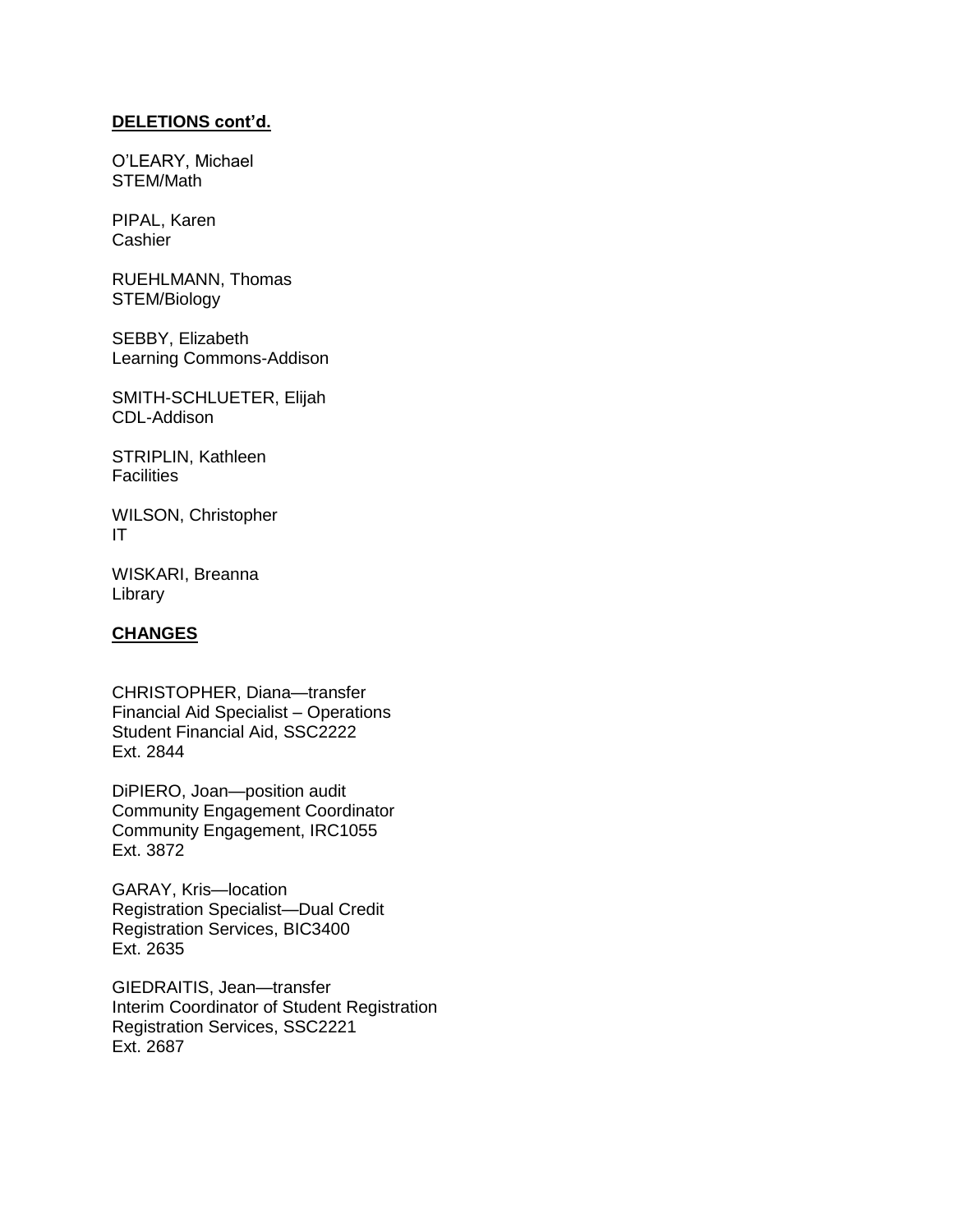#### **CHANGES cont'd.**

GONZALEZ, Yannieliss—promotion Administrative Assistant VI Facilities, CMC1000 Ext. 2314

KALBOTH, Brett—promotion Manager, Campus Services Campus Services, IRC1008 Ext. 2017

KLOPFENSTEIN, April—transfer Administrative Assistant III Information Technology Services, SRC2155 Ext. 3756

KRUPA, Halina—promotion Custodial Group Leader Facilities, BIC0501 Ext. 2694

LACIVITA, Emily—promotion Supervisor, Learning Commons Naperville, NC27A Ext. 4752

McKISSACK, Michael—position audit Internal Communications Specialist Public Relations and Communication, IRC1051 Ext. 2376

MENNECKE, Angela—position audit Media Outreach & Digital Content Specialist Public Relations and Communication, IRC1059 Ext. 3134

PATNI, Hiba—transfer Administrative Assistant III Naperville Center Ext. 4700

PERETTI, Christopher—promotion Supervisor, Custodial Operations Facilities, BIC0549 Ext. 2777